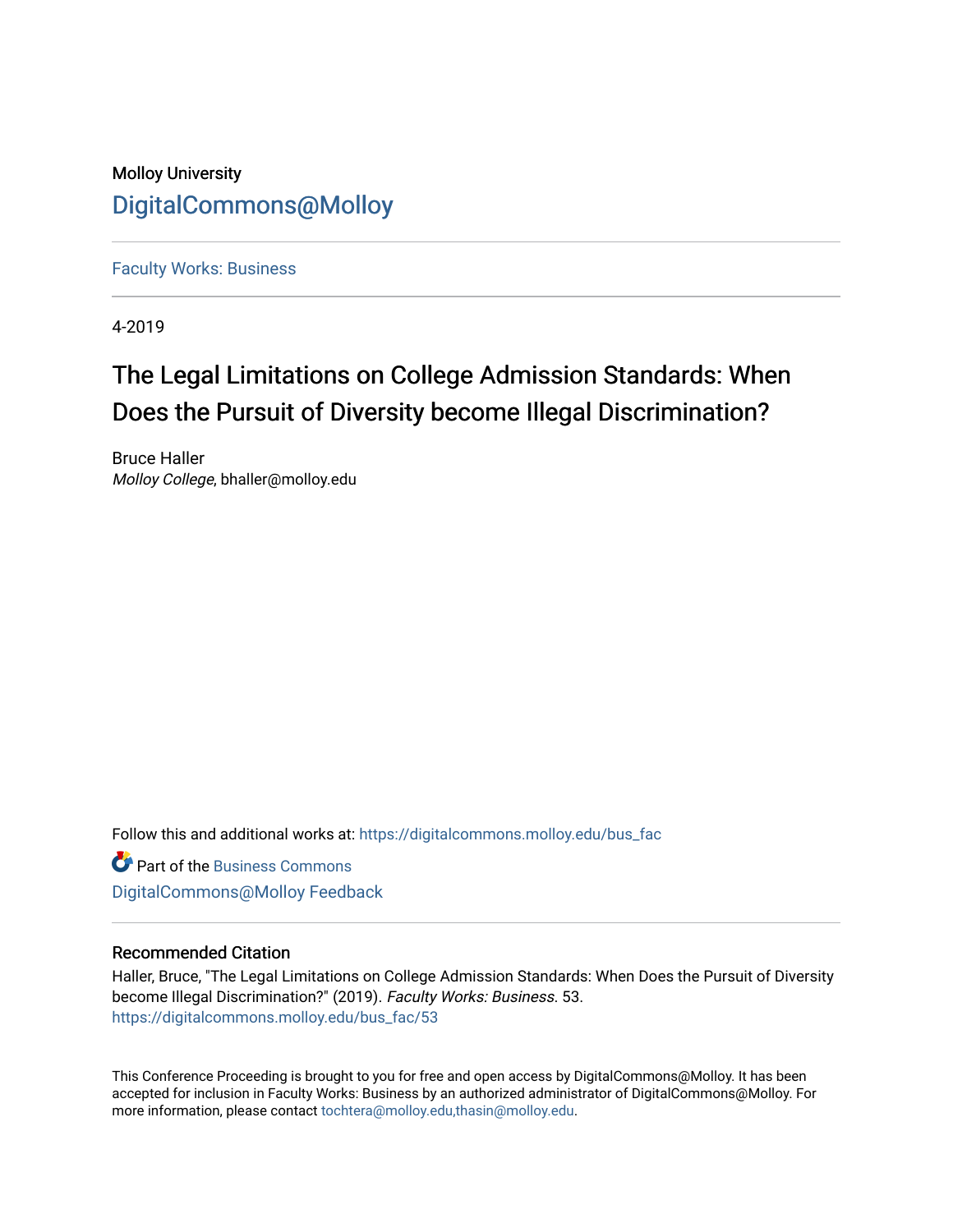# **THE LEGAL LIMITATIONS ON COLLEGE ADMISSION STANDARDS WHEN DOES THE PURSUIT OF DIVERSITY BECOME ILLEGAL DISCRIMINATION?**

Bruce L. Haller, Molloy College

#### **ABSTRACT**

The value of diversity in the workplace, classroom, and c-suite is universally proclaimed as a given by scholars, experts and even the courts. In the abstract this presumption may be true, but in application the concept of inclusively having a diverse workplace or a diverse elite college student body is problematic. Fraught with incongruent denotations and insurmountable applications, achieving a critical mass of historically underrepresented employees or students resulting in a diverse workplace or student body is elusive if not unattainable.

In Students for Fair Admissions, Inc. (SFFA) v President and Fellows of Harvard College (Harvard University), the United States District Court, and eventually the United States Supreme Court will weigh in on the value, definition, and legally permissible process to achieve diversity in creating a college class. The holistic admissions process employed by Harvard has been cited by previous courts as an example of the appropriate balance of being race conscious and color blind to achieve the optimal learning environment for colleges to prepare students to productively excel in a diverse society.

This paper will summarize the history of the federal court system's attempt to reconcile society's simultaneous desire to create diversity and avoid discrimination based on those same classifications necessary to consider in order to achieve said goal. From the Bakke v University of California at Davis decision to prohibit quotas, but allowed race to be considered as one of many factors to achieve diversity to the Gratz and Grutter cases against the University of Michigan and University of Michigan Law School which were decided based on the weight race was awarded as a deciding factor in admission. Fisher v University of Texas( I and II) affirmed the Equal Protection Clause standard to be applied to test the state's use of race conscious albeit holistic standards in their admission's selection process.

The current lawsuit against Harvard alleging discrimination based on race in their holistic admissions process will be examined from the viewpoint of how to define and achieve the appropriate level of diversity within the environment of a changing United States Supreme Court. If the Harvard case, as many believe, makes its way to the high court, what will be the consequences of eliminating race as a permissible variable in college admissions processes?

#### **KEY WORDS**

Affirmative Action, Strict Scrutiny, Racial Discrimination

#### **DISCRIMINATION OR AFFIRMATIVE ACTION**

The plaintiffs in Students For Fair Admissions, Inc. v President and Fellows of Harvard College (Harvard Corporation), hereafter SFFA v Harvard, allege the Harvard admissions process intentionally discriminates against Asian-American applicants. Harvard acknowledges their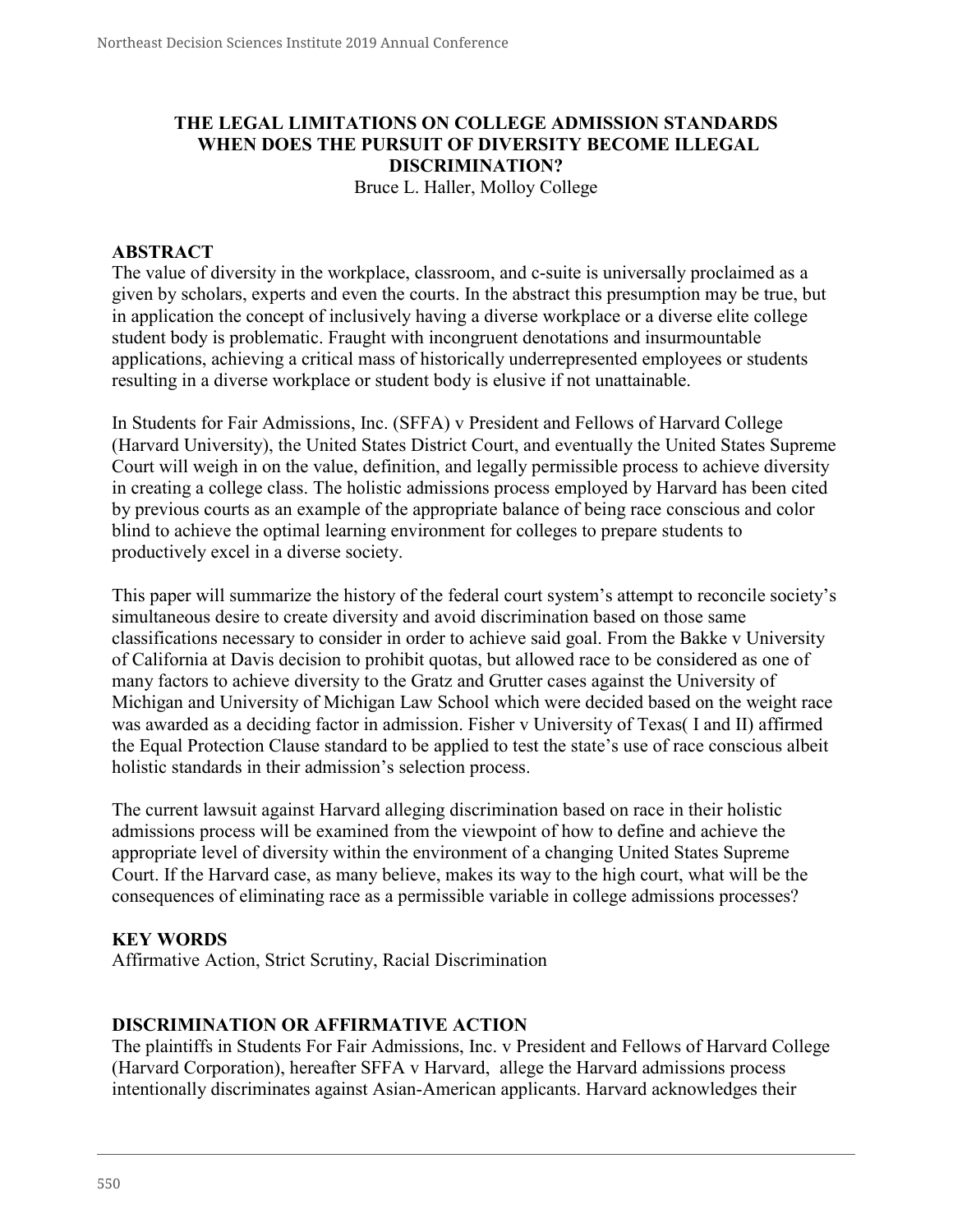holistic admissions process considers race as one of many factors. Harvard denies using any factor within the process to discriminate against Asian-Americans. They further contend, in compliance with applicable law, race is a considered, but not a dispositive factor in their admissions process.

Edward Blum, President of the Students for Fair Admissions, (Halper, 2018) alleges Harvard intentionally discriminates against Asian-American applicants. He argues Harvard maintains a quota for Asian-American applicants' admission to Harvard. After the Justice Department closed an investigation in the early 1990s into charges that Harvard University discriminated against Asian-American applicants, Harvard's reported enrollment of Asian-Americans began gradually declining, falling from 20.6 percent in 1993 to about 16.5 percent over most of the last decade.



The Asian student population at Harvard can be viewed from multiple perspectives. Compare Asian Americans at Harvard as a percentage of the college age Asian American applicant pool. This pool having increased by almost 100%, while the Asian population as a percentage of Harvard's student body has actually declined slightly from 20.6 in 1993 to 18.6 in 2015. As the chart above illustrates, the Asian population at other Ivy League institutions has also not increased in proportion to the increase in the Asian college age applicant pool. Coincidentally, the percentage of Asian students at these elite institutions has converged, settling at approximately the same percentage.

In contrast, Asian Americans at California Institute of Technology have increased as a percentage of the student body to 43%. Approximately the same increase in percentage as the Asian American college age applicant pool. The same percentage as Model 1, indicating what percentage of Harvard's class would be Asian if only academics, not athletics, legacy, personal and extracurricular activities were factored in.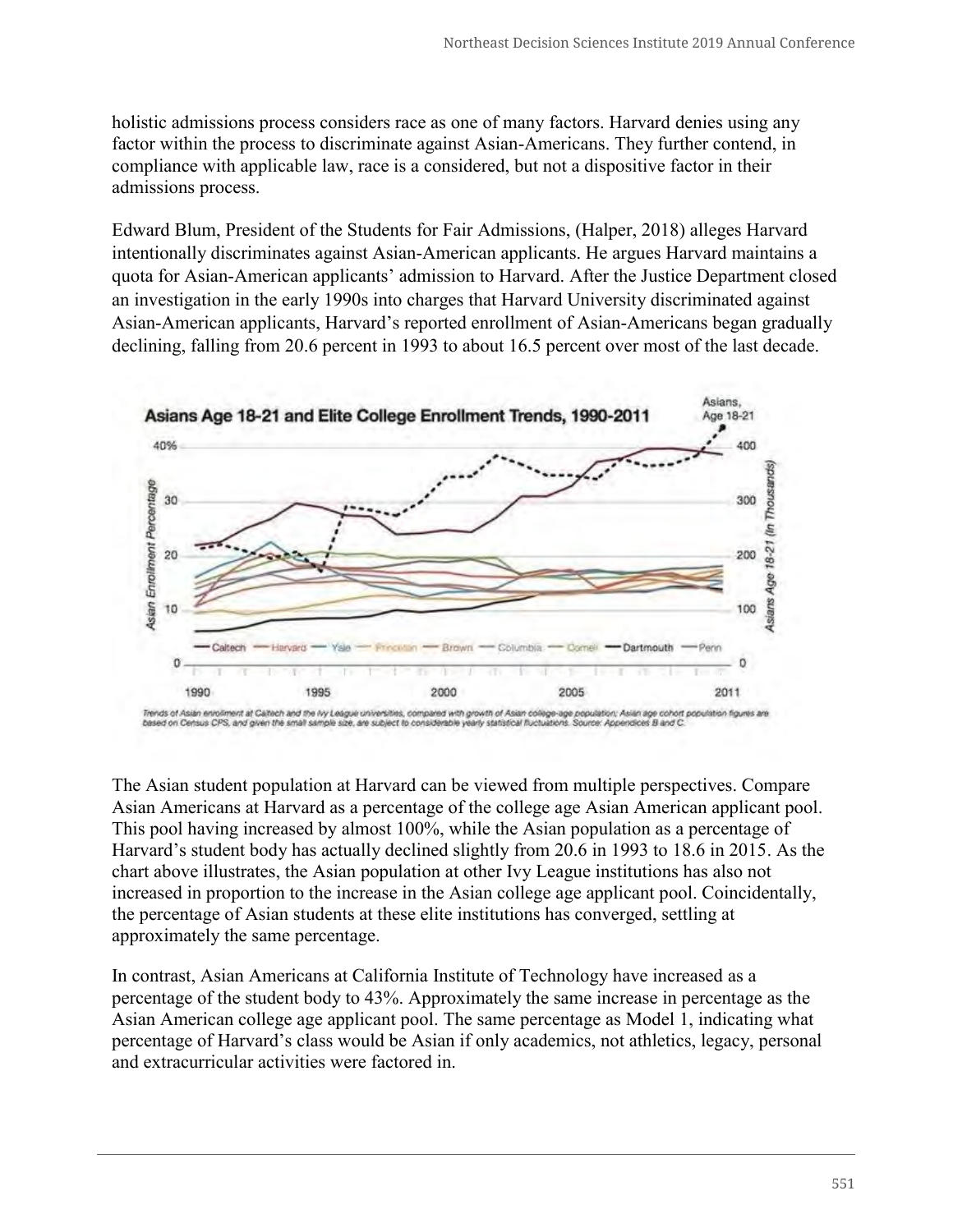According to data released at trial, over an 18 year period from 1995-2013, Asian-American applicants admitted to Harvard earned an average SAT score of 767/800 across all sections. During the same period Hispanic American admits scored 718/800, African-American admits 704/800 and White admits 745/800.



Harvard's holistic admissions process considers race as one of approximately 200 factors. Models presented at trial, demonstrated the weight given some of the variables considered and their impact on the class profile based on race.

Model 1 illustrates what the Harvard class would look like if only academics were considered. Asian-Americans under this construct would constitute approximately 43% of the Harvard class. Highly selective private university California Institute of Technology states academics is the most important admissions criterion. Under the Prop 209 amendment to the California State Constitution race may not be used as an admissions consideration. (Cal. Const. art.1 sec. 31(a)) In 2016, 43% of the undergraduate population at Cal. Tech. was Asian-American. (Jaschik, 2017)

Plaintiffs claim that despite receiving the highest average ratings in academic ratings, Asian-Americans received the lowest scores in "Personal" ratings. (Korn, 2018) It is the admissions notes on student files referring to Asian-American applicants in stereotypical terms such as "quiet, shy, science/math oriented and hard worker" that came from a previous Department of Education investigation and plaintiffs' contend remains Harvard's discriminatory behavior today. (Hartocollis, 2018) It is this behavior, the suit argues, Harvard uses to maintain an illegal quota on Asian-American students admitted.

Model 2 illustrates what the Harvard class would look like if only legacies were admitted. Model 3 illustrates the student body diversity if only recruited student athletes were admitted. Model 4 shows the resulting diversity if extracurricular activities and "personal scores" were considered for admission. The final Model "Actual" is Harvard's student body currently, factoring in all variables in their holistic admissions process.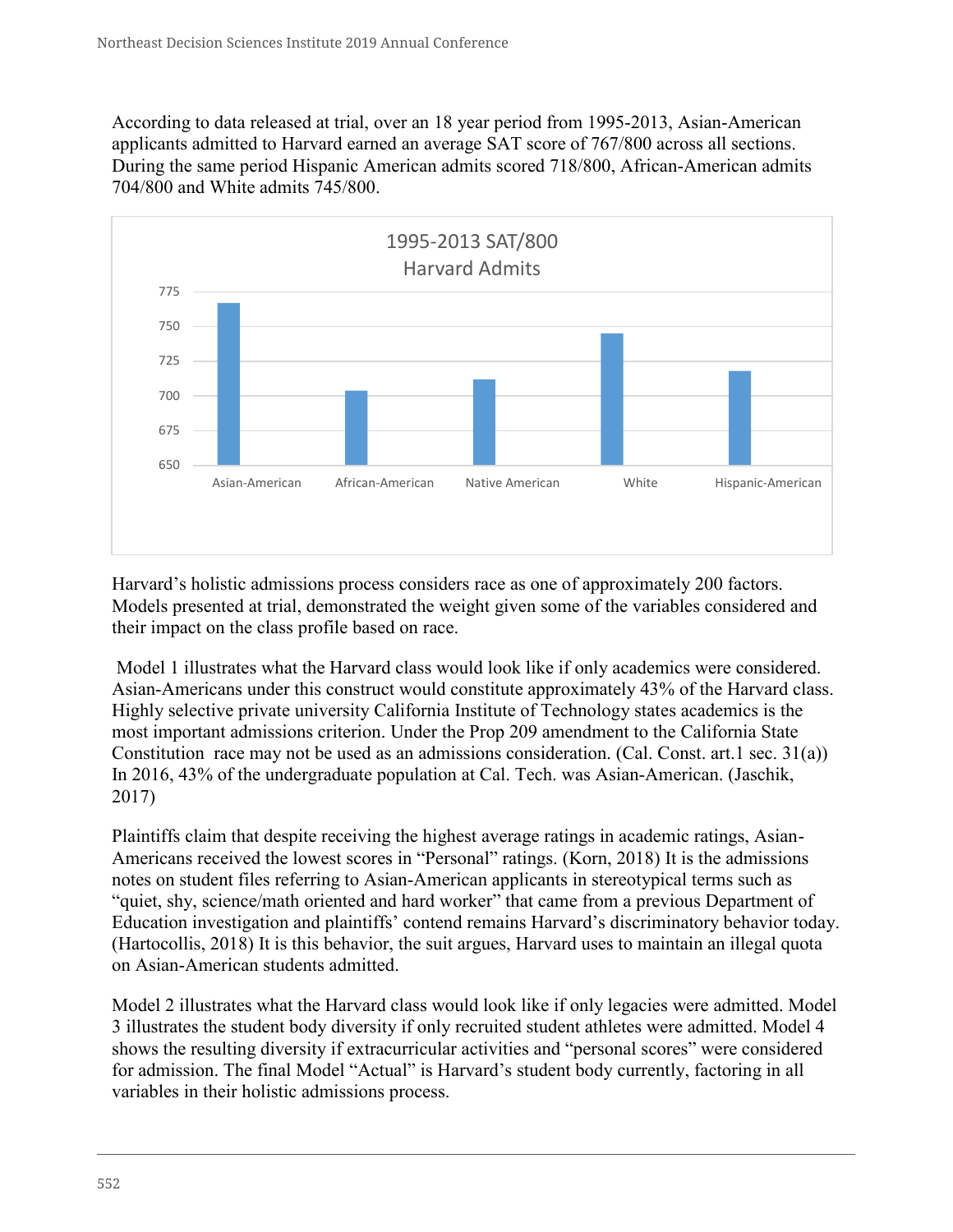According to an analysis by one plaintiff's economist, 86% of recruited athletes were admitted. Almost 50% of applicants with a parent employed by Harvard was admitted. 33.6% of applicants who had at least one parent attend Harvard received admittance to Harvard. (Korn, 2018) This at an institution with an overall acceptance rate of below 5% (DeCosta-Klipa, 2018)

Harvard acknowledges a statistical disparity, but contends such does not prove intentional discrimination.



Unlike Bakke (Regents of the University of California v Bakke, 1978), Grutter (Grutter v Bollinger, 2003), Gratz (Gratz v Bollinger, 2003) and Fisher (Fisher v University of Texas at Austin, 2016), the United States Supreme Court cases establishing how much race may be considered in the college admissions process, Harvard is a private institution. As Judge Burroughs correctly pointed out in her pretrial motion ruling, this is not an Equal Protection Clause case. She does go on to inform the parties that as a federally funded private university the same test applied to public universities would be appropriate.

Race conscious admissions decisions, which includes Harvard's holistic process utilizing race as one of many variables, are permissible if the process is narrowly tailored to further a compelling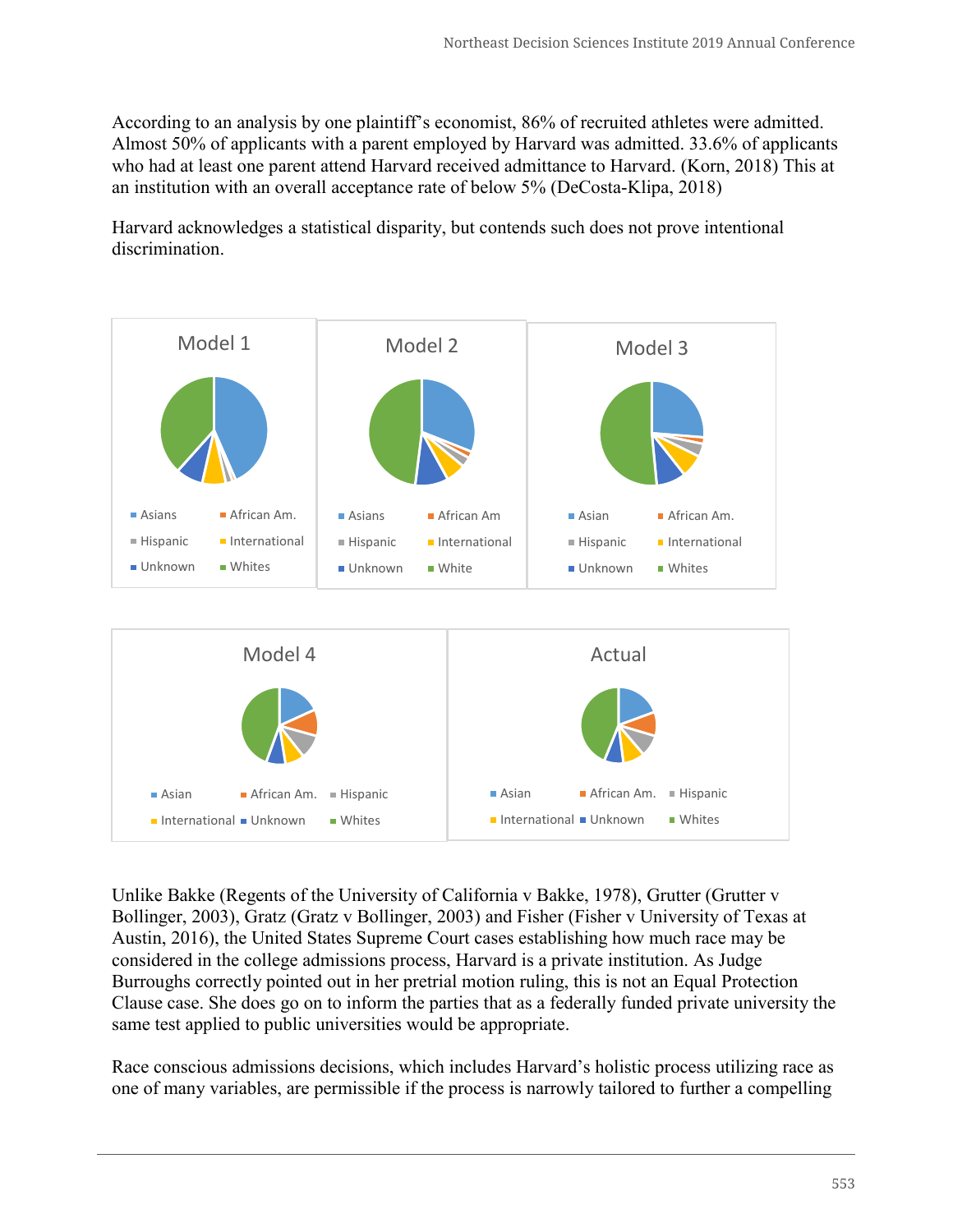interest. The educational benefits of a diverse student body have been recognized by the court as a compelling interest. (Grutter v Bollinger, 2003) What admissions process is "narrowly tailored," and what constitutes this valuable and compelling interest of a "diverse student body" remains unclear.

What is established law is that the Strict Scrutiny test of the Equal Protection Clause will apply to this Title VI claim. Furthermore, race may be a factor in a holistic admissions policy but it may not be a dispositive factor. (Regents of the University of California v Bakke, 1978) Receiving a specific number of additional points to enhance the possibility of admission is specifically a violation based on current applicable analysis. (Gratz v Bollinger, 2003)

The Harvard case went to trial after Judge Burroughs cleared up during motions that strict scrutiny standard would apply and the plaintiff's four claims of intentional discrimination, racial balancing, race as a plus factor, and race-neutral alternatives were not moot and best decided at trial. (Huffman, 2019)

Many legal observers have opined that no matter what the outcome of this trial, the appeal is likely headed to the United States Supreme Court. Fisher and Grutter agree that the standard for review is strict scrutiny. However, Bakke and its progeny further have held that race may be considered as a factor in admissions policy if nondispositive, to achieve the compelling interest that is a diverse admissions class. This Court and this Justice Department have indicated a desire to prohibit any race based considerations in admissions.

Justice Thomas's dissent in Fisher II may be the majority decision if and more likely when the U.S. Supreme Court grants cert for Harvard. "… use of race in higher education admissions decisions is categorically prohibited by the Equal Protection Clause. The Constitution abhors classifications based on race because every time the government places citizens on racial registers and makes race relevant to the provision of burdens or benefits, it demeans us all. That constitutional imperative does not change in the face of a "faddish theor[y]" that racial discrimination may produce "educational benefits." (Fisher v University of Texas at Austin, 2016)

The Justice Department filed a Statement of Interest in Opposition with the U.S. District Court supporting the plaintiff's lawsuit, arguing against granting defendant's motion for summary judgment. In it the DOJ argues "Harvard has failed to demonstrate that its use of race is narrowly tailored to serve a compelling interest, that Harvard has failed to engage in good-faith consideration of race neutral alternatives,… (and) Harvard has not defined its diversity-related goals but nonetheless rejects race-neutral alternatives as inadequate to achieve them." (Gore, 2018)

## **CONCLUSION**

Harvard uses race as a factor in their admissions process. Harvard denies the use of race is a dispositive or plus factor. Harvard further denies any quota to admit students based on race is in effect. If true, Harvard's holistic policy is legal under current law. The admissions data seems to indicate these statements are statistically unlikely and probably untrue.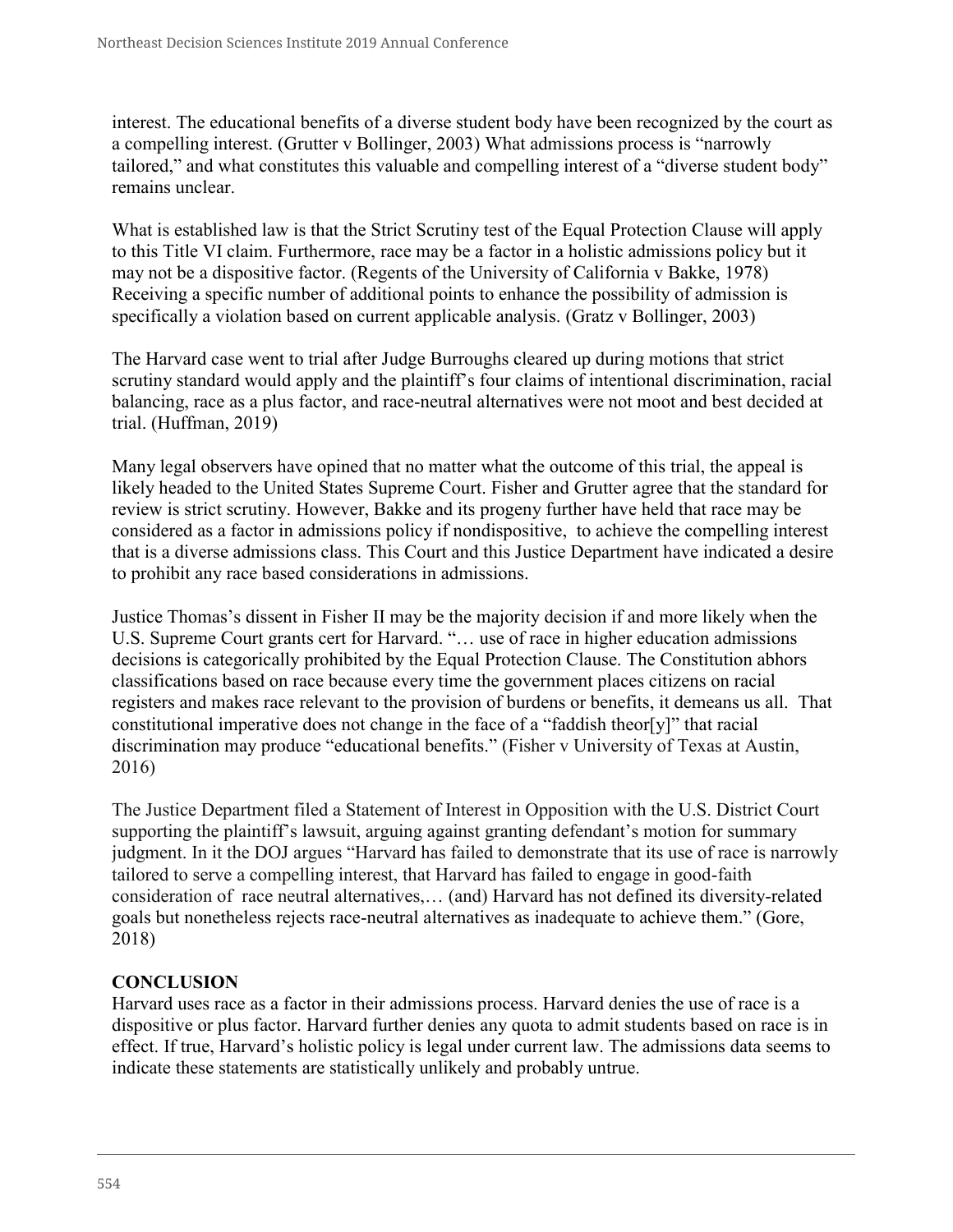It is also very unlikely the statistical evidence, admissions data, and testimony as to the use of race in Harvard's admissions process is legally sufficient to establish intentional discrimination against Asian applicants to Harvard.

Whether Harvard is in compliance with the parameters of using race as a factor in admissions in a narrowly tailored manner to achieve a compelling interest is unlikely, but very probably moot. The use of race based admissions policies in both public and private universities, whether inclusive affirmative action or illegal and inadvisable discrimination is also likely not what this case will ultimately be a vehicle for determining.

Open questions such as how to define "Asian-Americans," "what is a critical mass," and "how nondispositive must race be as a factor" will no longer need to be addressed.

SFFA v Harvard will be the United States Supreme Court case that creates the constitutional standard for any use of race in college admissions. Public or private, holistic or dispositive, with inclusive or discriminatory intentions, the U.S. Supreme Court will reconstruct the permissible process for college admissions of the next generation.

## **REFERENCES**

Cal. Const. art.1 sec. 31(a). (n.d.).

- DeCosta-Klipa, N. (2018, March 29). *Harvards Acceptance Rate Hits an All-Time Low This Year*. Retrieved from Boston.com: https://www.boston.com/news/education/2018/03/29/harvard-acceptance-rate-2018
- Fisher v University of Texas at Austin, 579 U.S. (United States Supreme Court 2016).
- Gore, J. M. (2018, August 30). UNITED STATES' STATEMENT OF INTEREST IN OPPOSITION, Students for Fair Admissions v Harvard. Boston, Massachussets, United States of America.

Gratz v Bollinger, 539 U.S. 244 (United States Supreme Court 2003).

Grutter v Bollinger, 539 U.S. 306 (United States Supreme Court 2003).

- Halper, J. (2018, June 15). *Meet the Man Behind the Harvard Admissions Lawsuit*. Retrieved from Boston Globe: https://www.bostonglobe.com/2018/06/15/meet-man-behindharvard-admissions-lawsuit/Y3ANrpg5aP5191ZTutoiRK/story.html
- Hartocollis, A. (2018, December 20). *New York Times*. Retrieved from The Harvard Bias Suit By Asian-Americans: 5 Key Issues: https://www.nytimes.com/2018/12/20/us/harvard-asianamerican-students-discrimination.html